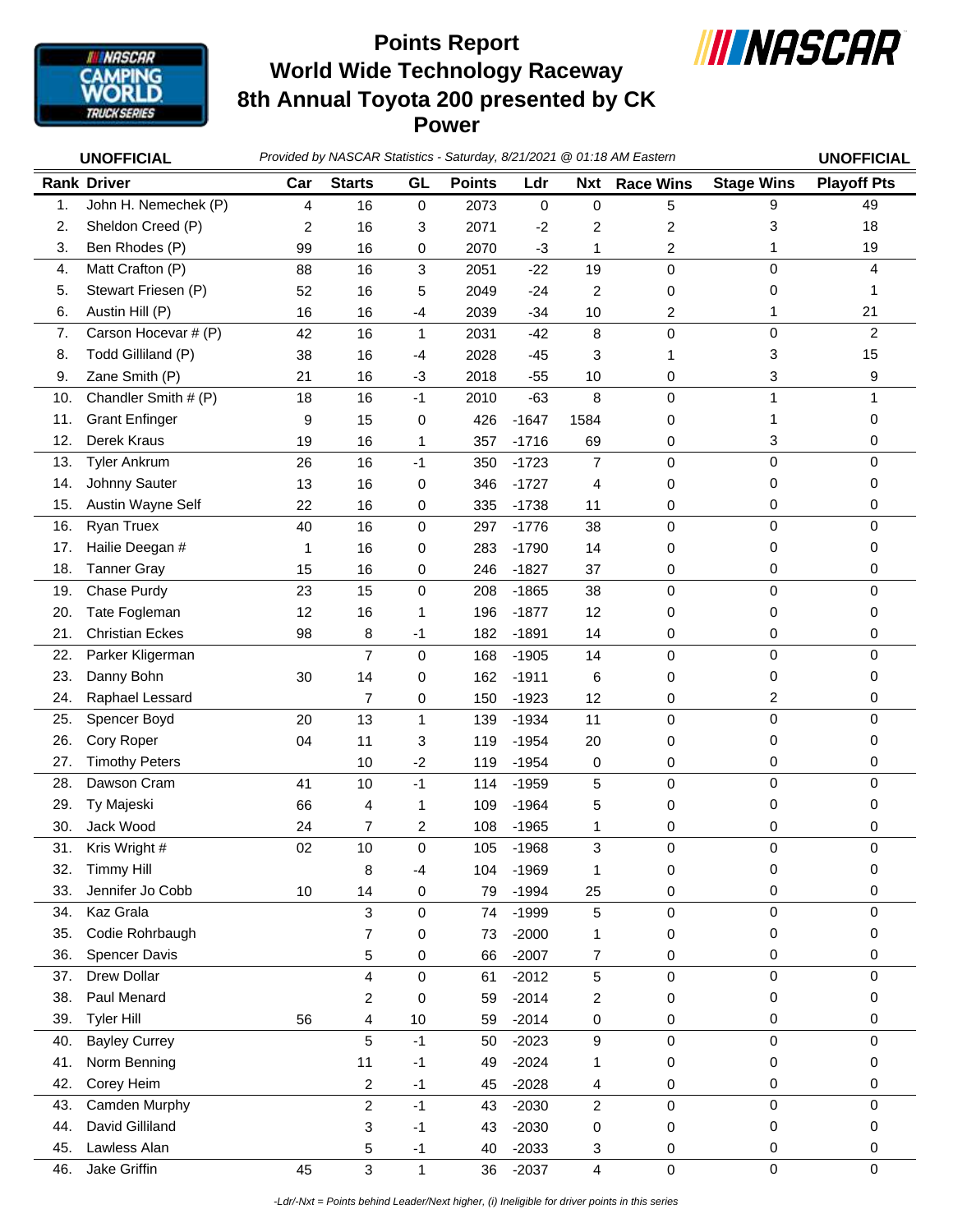|     | <b>Rank Driver</b>      | Car | <b>Starts</b>           | GL   | <b>Points</b>  | Ldr     | <b>Nxt</b>              | <b>Race Wins</b> | <b>Stage Wins</b>       | <b>Playoff Pts</b> |
|-----|-------------------------|-----|-------------------------|------|----------------|---------|-------------------------|------------------|-------------------------|--------------------|
| 47. | <b>Brennan Poole</b>    |     | 1                       | $-2$ | 35             | $-2038$ | 1                       | 0                | 0                       | 0                  |
| 48. | Ryan Reed               |     | 3                       | $-2$ | 34             | $-2039$ | 1                       | 0                | 0                       | 0                  |
| 49. | Parker Chase            |     | $\overline{c}$          | $-1$ | 33             | $-2040$ | 1                       | 0                | 0                       | $\mathbf 0$        |
| 50. | Howie Disavino          |     | 3                       | 0    | 32             | $-2041$ | 1                       | 0                | 0                       | 0                  |
| 51. | <b>Brian Brown</b>      |     | 1                       | 0    | 29             | $-2044$ | 3                       | 0                | 0                       | 0                  |
| 52. | Jordan Anderson         | 3   | 6                       | 0    | 28             | $-2045$ | $\mathbf{1}$            | 0                | $\mathbf 0$             | $\mathbf 0$        |
| 53. | <b>Taylor Gray</b>      | 17  | $\overline{c}$          | 26   | 27             | $-2046$ | 1                       | 0                | 0                       | 0                  |
| 54. | Cody Erickson           |     |                         | $-1$ | 26             | $-2047$ | 1                       |                  | 0                       | 0                  |
| 55. | Roger Reuse             | 49  | 2<br>3                  | 15   | 23             | $-2050$ | 3                       | 0<br>0           | $\mathbf 0$             | 0                  |
|     |                         |     |                         |      |                |         |                         |                  |                         |                    |
| 56. | Keith Mcgee             |     | 3                       | $-2$ | 23             | $-2050$ | 0                       | 0                | 0                       | 0                  |
| 57. | <b>Bryan Dauzat</b>     |     | 2                       | $-2$ | 21             | $-2052$ | 2                       | 0                | 0                       | 0                  |
| 58. | <b>Erik Darnell</b>     |     | 1                       | $-2$ | 20             | $-2053$ | $\mathbf{1}$            | 0                | $\mathbf 0$             | 0                  |
| 59. | <b>Jett Noland</b>      |     | 3                       | $-2$ | 20             | $-2053$ | 0                       | 0                | 0                       | 0                  |
| 60. | Devon Rouse             |     | 1                       | $-2$ | 19             | $-2054$ | 1                       | 0                | 0                       | 0                  |
| 61. | Ray Ciccarelli          |     | $\overline{c}$          | $-2$ | 19             | $-2054$ | 0                       | 0                | 0                       | 0                  |
| 62. | Andrew Gordon           |     | $\overline{c}$          | $-2$ | 19             | $-2054$ | 0                       | 0                | 0                       | 0                  |
| 63. | Josh Reaume             |     | 3                       | $-2$ | 19             | $-2054$ | 0                       | 0                | 0                       | 0                  |
| 64. | Jason White             |     | $\overline{\mathbf{c}}$ | $-2$ | 18             | $-2055$ | $\mathbf{1}$            | 0                | 0                       | 0                  |
| 65. | <b>Bobby Reuse</b>      |     | 2                       | $-2$ | 18             | $-2055$ | 0                       | 0                | 0                       | 0                  |
| 66. | <b>Bret Holmes</b>      |     | 4                       | $-2$ | 17             | $-2056$ | 1                       | 0                | 0                       | 0                  |
| 67. | Armani Williams         | 33  | 1                       | 55   | 16             | $-2057$ | $\mathbf{1}$            | 0                | $\pmb{0}$               | $\mathbf 0$        |
| 68. | Jesse Iwuji             |     | 3                       | $-3$ | 16             | $-2057$ | 0                       | 0                | 0                       | 0                  |
| 69. | Kyle Strickler          |     | 1                       | $-3$ | 14             | $-2059$ | 2                       | 0                | 0                       | 0                  |
| 70. | Cj Mclaughlin           |     | $\overline{c}$          | $-3$ | 13             | $-2060$ | 1                       | 0                | $\pmb{0}$               | 0                  |
| 71. | Akinori Ogata           |     | 3                       | $-3$ | 13             | $-2060$ | 0                       | 0                | 0                       | 0                  |
| 72. | Jessica Friesen         |     | 1                       | $-3$ | 11             | $-2062$ | 2                       | 0                | 0                       | 0                  |
| 73. | Derek Griffith          | 51  | $\mathbf{1}$            | 45   | 11             | $-2062$ | 0                       | 0                | $\mathbf 0$             | $\mathbf 0$        |
| 74. | <b>Chris Hacker</b>     | 34  | 1                       | 45   | 10             | $-2063$ | 1                       | 0                | 0                       | 0                  |
| 75. | <b>Trey Hutchens</b>    |     | 2                       | $-4$ | 9              | $-2064$ | 1                       | 0                | 0                       | 0                  |
| 76. | Michele Abbate          |     | 1                       | $-4$ | 8              | $-2065$ | 1                       | 0                | 0                       | $\mathbf 0$        |
| 77. | <b>Todd Peck</b>        |     |                         | -4   | 8              | $-2065$ | 0                       | 0                | 0                       | 0                  |
| 78. | Parker Price-miller     |     | 1                       | -4   | 8              | $-2065$ | 0                       | 0                | 0                       | 0                  |
| 79. | Donny Schatz            |     | 1                       | -4   | $\overline{7}$ | $-2066$ | 1                       | 0                | 0                       | 0                  |
| 80. | Bj Mcleod               |     | $\overline{c}$          | -4   | 5              | $-2068$ | $\overline{\mathbf{c}}$ | 0                | 0                       | 0                  |
| 81. | Gus Dean                |     | 1                       | $-4$ |                | $-2070$ |                         |                  | 0                       | 0                  |
| 82. | Chad Chastain           |     |                         |      | 3              |         | 2                       | 0                | 0                       | $\mathbf 0$        |
|     |                         |     | 1                       | $-4$ | 3              | $-2070$ | $\pmb{0}$               | 0                |                         |                    |
| 83. | James Buescher          |     | 1                       | $-3$ | 1              | $-2072$ | 2                       | 0                | 0                       | 0                  |
| 84. | <b>Bill Lester</b>      |     | 1                       | $-3$ | 1              | $-2072$ | 0                       | 0                | 0                       | 0                  |
| 85. | Cameron Lawrence        |     | 1                       | $-3$ | $\mathbf{1}$   | $-2072$ | 0                       | 0                | 0                       | 0                  |
| 86. | Conor Daly              |     | 1                       | $-3$ | 1              | $-2072$ | 0                       | 0                | 0                       | 0                  |
| 87. | Morgan Alexander        |     | 1                       | $-3$ | 1              | $-2072$ | 0                       | 0                | 0                       | 0                  |
| 88. | Kyle Busch(i)           |     | 5                       | $-3$ | 0              | $-2073$ | $\mathbf{1}$            | 2                | 3                       | $\mathbf 0$        |
| 89. | Martin Truex(i)         |     | 1                       | $-3$ | 0              | $-2073$ | 0                       | 1                | $\overline{\mathbf{c}}$ | 0                  |
| 90. | Ryan Preece(i)          |     | $\overline{c}$          | $-3$ | 0              | $-2073$ | 0                       | 1                | 0                       | 0                  |
| 91. | Ross Chastain(i)        |     | 4                       | $-3$ | $\mathbf 0$    | $-2073$ | 0                       | 0                | $\pmb{0}$               | $\mathbf 0$        |
| 92. | Chase Elliott(i)        |     | 1                       | $-3$ | 0              | $-2073$ | 0                       | 0                | 0                       | 0                  |
| 93. | Riley Herbst(i)         |     | 1                       | $-3$ | 0              | $-2073$ | 0                       | 0                | 0                       | 0                  |
| 94. | Chase Briscoe(i)        |     | 3                       | $-3$ | $\pmb{0}$      | $-2073$ | $\pmb{0}$               | 0                | $\pmb{0}$               | $\mathbf 0$        |
| 95. | Sam Mayer(i)            |     | 4                       | $-3$ | 0              | $-2073$ | 0                       | 0                | 0                       | 0                  |
| 96. | <b>Brett Moffitt(i)</b> |     | $\overline{7}$          | $-3$ | 0              | $-2073$ | 0                       | 0                | 0                       | 0                  |
| 97. | Josh Berry(i)           | 25  | $\overline{7}$          | $-3$ | $\mathbf 0$    | $-2073$ | 0                       | 0                | $\pmb{0}$               | $\mathbf 0$        |
| 98. | Bubba Wallace(i)        |     | 1                       | $-3$ | 0              | $-2073$ | 0                       | 0                | 0                       | 0                  |
| 99. | Kevin Harvick(i)        |     | 1                       | $-3$ | 0              | $-2073$ | 0                       | 0                | 0                       | 0                  |